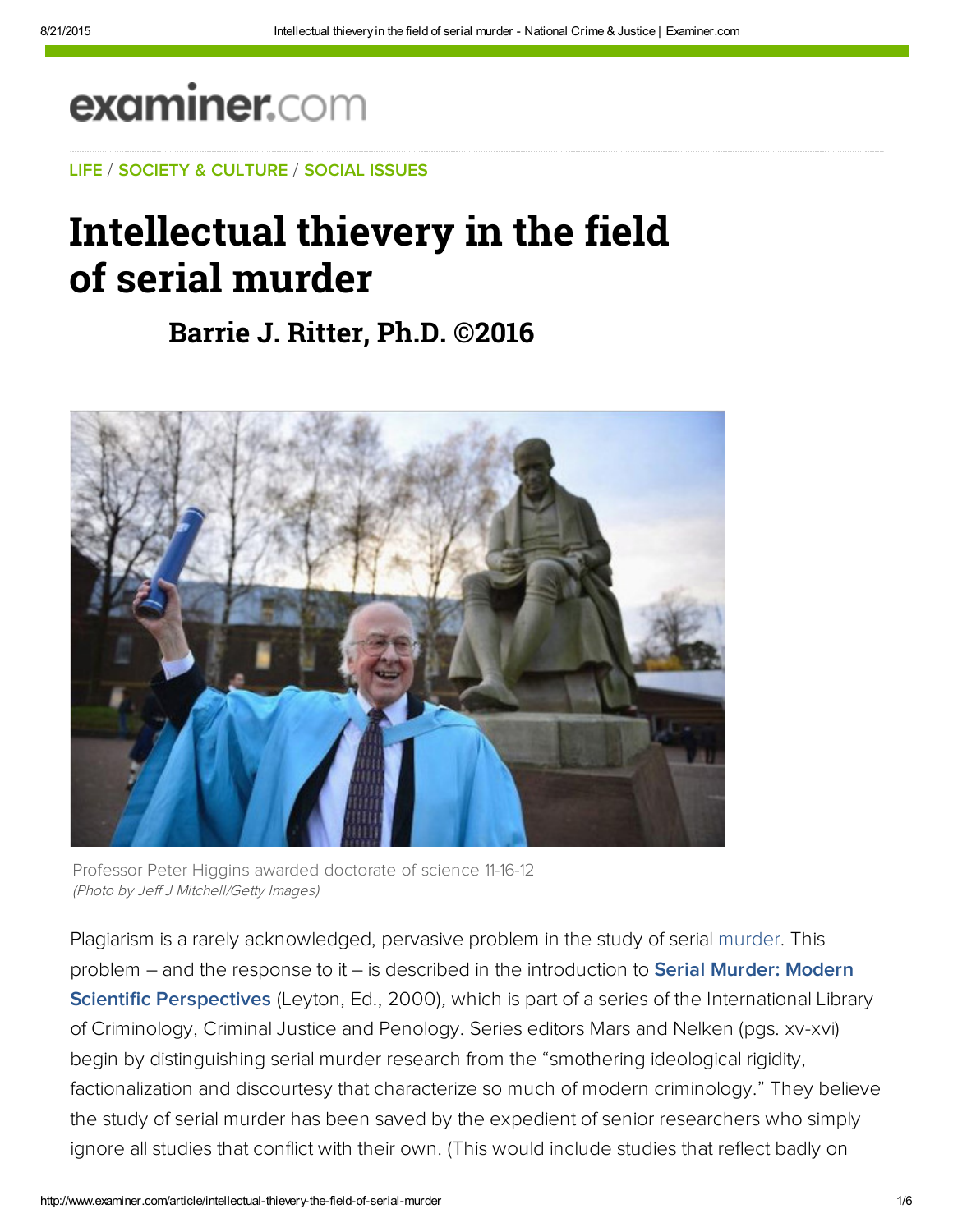theirs because they were written by the authors of ideas they are claiming as their own). However,

*"*

. . . at its worst, the field shares some of the extravagant flaws of criminology, sometimes making absurd claims and shoplifting ideas more or less at will. Among the premiere claims‑makers, for example, are . . . both police and academics – who insist that they and they alone were the 'first' to recognize the phenomenon or even the first to use the term 'serial murder.'

Also rampant in the field is the unscholarly and discourteous practice of 'borrowing' ideas and redeploying them as one's own without pausing to acknowledge their sources. [This occurs when] the professional need for publication and the personal need for status sometimes results in claims that an old and well published idea is the author's unique invention.

Mars and Nelken (2000, pgs. xv-xvi) conclude their indictment of the field without an indictment: They do not take researchers to task. Instead, they put "such dispiriting matters aside," and find a field "otherwise alive and vigorous that has made great progress since the mid-1980s."

This reaction is itself problematic. Many would question whether there has been much progress (see, e.g. Lester, 1995, pg. 187, who finds the research surprisingly "poor"). And Mars and Nelken (2000, pgs. xix, xxii) themselves agree with **[Egger's \(1998](http://bit.ly/124VJJI)**, pgs. 59-60) conclusion that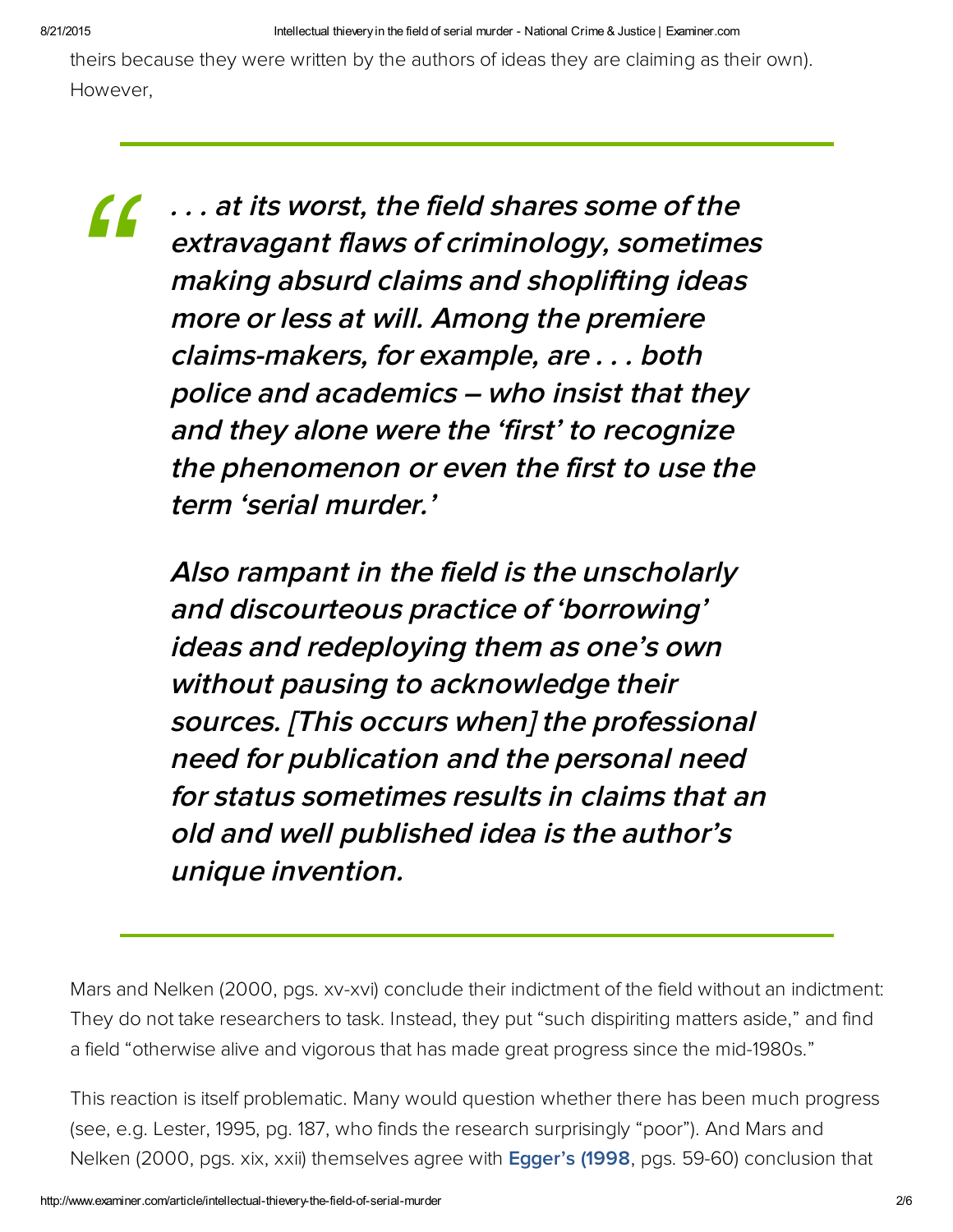#### 8/21/2015 Intellectual thievery in the field of serial murder National Crime & Justice | Examiner.com

studies have provided "no decisive answers" for some of the most important issues, such as the frequency of murders across nations, Another important issue that has *not* been established is whether serial killers have been the victims of childhood abuse. Early writers (e.g. [Leyton, 1986\)](https://www.publishersweekly.com/978-0-7867-1228-1) found no supporting evidence, while later writers (e.g. Hickey, 1996) who insist this is a major factor, have not supplied substantiating evidence.

Others would question whether progress is ever possible in a field where the major ideas have been separated from the relevant research and the validity of the ideas cannot be evaluated. Without knowing even the context of the ideas, how they were derived or how they evolved, there can be no agreement among researchers as to their precise meaning or their characteristics. When researchers are divided on the meaning of ideas, no amount of additional investigation can contribute to advances in a field. New research can only offer support for advocates of given points of view. And, the field of serial murder has more ideologues than social scientists.

Further, the fact that criminologists continue to conduct their research without regard to new and conflicting studies means that the "state of the art" is in a perpetual state of confusion. With senior scholars themselves plagiarizing well-known ideas, they did not learn, nor can they pass on, any appreciation for the accuracy of the state of knowledge or an understanding of science itself.

Indeed, in a definition of science intended to determine whether profiling is a behavioral science, Muller (2000, pg. 246) draws from the definitions he believes are used in psychology, such as Kuhn's (1962) idea of paradigms. But Kuhn himself did not believe paradigms should be applied to the behavioral sciences because of their responsibilities to the public. Paradigms are the world views of their users (i.e. natural scientists) and survive on untested theories.

Furthermore, paradigms can overturn the fundamental rules of science, which is the only way profiling ever became a candidate for any science. In behavioral sciences "the essence of the scientific method involves observations that can be repeated and verified by others," (Publication Manual of the American Psychological Association [APA], 2001, pg. 347-348), which alone excludes all the symbolic and psychodynamic explanations of clinicians and profilers. Instead, psychologists test their theories, make efforts to ensure the accuracy of the state of knowledge and produce research that moves the field forward. Each piece of research is expected to be a contribution - "original, valid and significant." The APA further describes the nature of a field: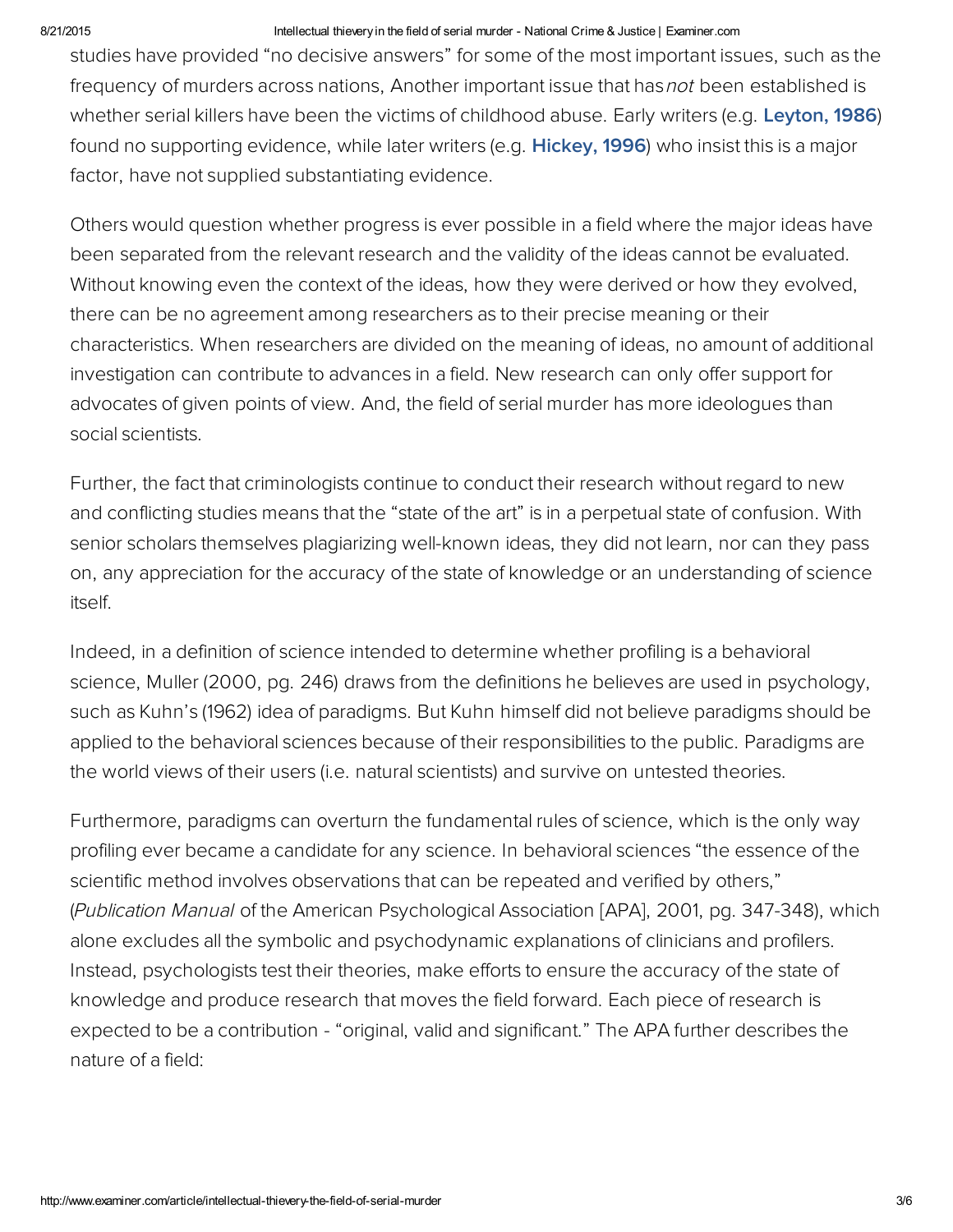Like a wall built one brick at a time . . . a field is built by single contributions that tog[ether](https://beap.gemini.yahoo.com/mbclk?bv=1.0.0&es=XoIb_gAGIS.1I_J2_HDm3fGeJIaPLCsfo8Gsngf_kYntmzhfXrAFE4Savl79No2JI4ETFEAbcytdd.P845NaG1s9V9J6F5difmqLJBYwKwGyG8SDYpXJ.52qQw1.uA0KPkl2Xk8eVk.f_CYQYCqc4C_eKFk70w0eIJMWsaey6rKe3jFQAOO4qPIxm.79zAPlbN9lEv4TEOrU71Y8wC8DFqC.z_nSTZI0QMqCKyBh6VAXMUBwIz2wAx0DWDZdLb4Osa45G.SPJiEftpxj18qjTADbPYvu4NR3itwSKLK3nFodFvcKU8x8jGSj6.wdAzMLeEDgWM9qGK4neEKMRq4Y3Bg6YbtfDNWY3jrbQQ3u0.P_oKL32UhgXazu5aI4jxkyLwum9CGtYuZH6Uz.ueFtuWQ2pqlKQityIX74spAPrO.GEMsGVkCehOH30G1Ul6yd7rq00ezdTuPOBkG8BvIFzq.Pxm25FmDcLvQxWbuP5ubZe6zRH6Rrydmj.S0lwRG_LaNuijytQAoSBtxk%26lp=) represent the accumulated [knowledge](https://beap.gemini.yahoo.com/mbclk?bv=1.0.0&es=18d5B1EGIS_iPRcDCDqTA50LtBcqLo0VmpjKnhlMguuG_ndv9ye2PkOA8OPjs5G2GMli6px4HVfF_6OFXqKjmh7KyEsXcbAL4rd2NPMSkJZIWtax7aG6vu_3eWdTbXj3choWJ_znbNrvvjlIdyRGQLfp7mBFPArPinVK4f5G2tYf8ADmZ0s6giTwfTQiiAqApAKaJY050bXShLOP83.kDWtoXHilnoqcRkB19EI4uKsrwfXDujYQIJ_ZRHv517OOpFrUT5kBiq5DMyzOcutmxf5H7sFCoU_JELAF..6mm1_98BycoZichedGM0sWrjfYOE1GyUU9YjfebAXYgIGcmxOi93p4aWrXqBrpWh.MF_CNPXwJL4FQKs99KEIk0KbLIGyP2bHQ8.ws..ogYUc_kGkEQ.GrZv4i087clawPcJumtRA3_HhQGur_0NfEbJcJoptxPclKWqhhn2GB6xDN0rE0Yaykp38ChWu.KVqVktt2.DN_dKyjaKq1nbdcBvv.HQBK3ZvQyNei0YAimjg60YqvwShs%26lp=) of <sup>a</sup> field. Each [contribution](http://www.examiner.com/article/kate-middleton-s-pubic-hair-becomes-a-joke-after-bottomless-photos-leak?cid=yahoo-recommends-inbound) must fill <sup>a</sup> place that [before](http://www.examiner.com/article/top-ten-sexual-fantasies-for-men?cid=yahoo-recommends-inbound) was empty, and each [contribu](https://beap.gemini.yahoo.com/mbclk?bv=1.0.0&es=18d5B1EGIS_iPRcDCDqTA50LtBcqLo0VmpjKnhlMguuG_ndv9ye2PkOA8OPjs5G2GMli6px4HVfF_6OFXqKjmh7KyEsXcbAL4rd2NPMSkJZIWtax7aG6vu_3eWdTbXj3choWJ_znbNrvvjlIdyRGQLfp7mBFPArPinVK4f5G2tYf8ADmZ0s6giTwfTQiiAqApAKaJY050bXShLOP83.kDWtoXHilnoqcRkB19EI4uKsrwfXDujYQIJ_ZRHv517OOpFrUT5kBiq5DMyzOcutmxf5H7sFCoU_JELAF..6mm1_98BycoZichedGM0sWrjfYOE1GyUU9YjfebAXYgIGcmxOi93p4aWrXqBrpWh.MF_CNPXwJL4FQKs99KEIk0KbLIGyP2bHQ8.ws..ogYUc_kGkEQ.GrZv4i087clawPcJumtRA3_HhQGur_0NfEbJcJoptxPclKWqhhn2GB6xDN0rE0Yaykp38ChWu.KVqVktt2.DN_dKyjaKq1nbdcBvv.HQBK3ZvQyNei0YAimjg60YqvwShs%26lp=)tion must be sturdy [enough](http://www.examiner.com/article/kate-middleton-s-pubic-hair-becomes-a-joke-after-bottomless-photos-leak?cid=yahoo-recommends-inbound) to bear the weig[ht](https://beap.gemini.yahoo.com/mbclk?bv=1.0.0&es=XoIb_gAGIS.1I_J2_HDm3fGeJIaPLCsfo8Gsngf_kYntmzhfXrAFE4Savl79No2JI4ETFEAbcytdd.P845NaG1s9V9J6F5difmqLJBYwKwGyG8SDYpXJ.52qQw1.uA0KPkl2Xk8eVk.f_CYQYCqc4C_eKFk70w0eIJMWsaey6rKe3jFQAOO4qPIxm.79zAPlbN9lEv4TEOrU71Y8wC8DFqC.z_nSTZI0QMqCKyBh6VAXMUBwIz2wAx0DWDZdLb4Osa45G.SPJiEftpxj18qjTADbPYvu4NR3itwSKLK3nFodFvcKU8x8jGSj6.wdAzMLeEDgWM9qGK4neEKMRq4Y3Bg6YbtfDNWY3jrbQQ3u0.P_oKL32UhgXazu5aI4jxkyLwum9CGtYuZH6Uz.ueFtuWQ2pqlKQityIX74spAPrO.GEMsGVkCehOH30G1Ul6yd7rq00ezdTuPOBkG8BvIFzq.Pxm25FmDcLvQxWbuP5ubZe6zRH6Rrydmj.S0lwRG_LaNuijytQAoSBtxk%26lp=) of contributions to come. *["](http://www.examiner.com/article/top-ten-sexual-fantasies-for-men?cid=yahoo-recommends-inbound)*

In a field plagued with plagiarism and with no guarantee that major works have even been included in the body of works that are being cited, how can there ever be a steady accretion of [knowledge?](http://www.examiner.com/article/downhearted-shelter-dog-no-longer-faces-visitors-passing-by-to-adopt?cid=yahoo-recommends-inbound) Psychologists follow basic **ethical [principles](http://bit.ly/124T9Ud)** which are explicitly defined, [\(including](https://beap.gemini.yahoo.com/mbclk?bv=1.0.0&es=gzT5rxwGIS.zHJ1dxcKnOTB9IkCKxAjICqKL9OIE9kddzy.F1p_MfX6EZd3K5i4pSn_7jtdnYmYcNGM.pZUHE1NS3ui62eh191HiqW1QPOexioCTf91E0LXdNohJWRqjee7AzbMD_TfZ_yt8Qd26SF_qhlsxdiBSSDegMBs_gVa7.zn1Ai6l4gEplKldfRR_e858LHU7.h1haRy2h8fxxi_UrCFCoZkP.si1I0V3V3Y1svLiLq6518eMFqxE8ix0TZUG41KUUb4E.mKULNl3ZmoxmkIxiowfPe1lLpSVKsPOwmCMWk20HffyWKVeWt3KupBqozG1BXLvLFxV4467RJQuRZGoP1bog6VQXjslQslYEUzQtCEXQn__lOJs8dWhYupBpd4FPeuYiz4LnIJSGY.wVmHzzjtuNjpqmkNwXHG._mjlqs0m11wgKBk3C5flONFEOZoc4ZJdhUetnNXlXPow3YOwbT8Uqinjv8aLm_xj8ciMRehYLWgdpnlpoQkSKyk1N9islBpe_H5fZI_ZnlZiLXZT8T.DMEbxqv2J433bNn8Ped3.C92IT1KhsRPq7RRHT5PdArjywDADH8FZ_a4IJb0E9m1ql7pPnkyBAGcBXjpNEj8rtFtp.jSIuQN2U9CF9e.Ry5I09P1N3i.mwA0WtPldR6pqPg1Xyp.D1IKUsW8Sg3jkk7EZrNZF.MnP2HnI74C3s1L6stbCdSCvBw--%26lp=) "integrity," "justice," "beneficence and nonmaleficence" and ["respect](https://beap.gemini.yahoo.com/mbclk?bv=1.0.0&es=zsqaBy0GIS8cOQGedHa.GzTZqIe6xoPWASxVHEZGrffPKNXWB4qeimHzZNYVzNC6xyI_5qxE4KJJI.2bfC6VBzu1tJFcgJ1YUKce0Q3BvjAVoEet7oijWlD3BPZSaR5dhx6lSkTJgw4YQebkIRxN_BSyvan2Kyqp0_M75jv9cJdX7_QwGRmY4MsXzzrk2dUx7c3p40utlo2xJN3tk5pJdAM8c03L7Dzsuq01iya8eEryr_gqsfbdNClcKgBOBXsmNEzk5gWvYjck.tHsxW5e1zaQ2DLknXhdo18IDW_nS9bPqox1hX8GSEI_HDiYNPllUHJdGbfeeXx83iB1Ojx1raT.981chJlWvpnJz9yyFOs_Osnv3JeL7OYVEuu7VOebsPLEX8N7KiuOLl2zucpOoksKLkIpKFfIRfPdGMXD2JD0Rmig3MOkp0dwXkvz0dGL89CMiiabPQ8YIQVXqlDB70kpKDyvuFjSd4TW3GNoTKyDG1QbJ51OkzWeH0Y466kcwpnHLy6nA.jTv3oxxStaCE7GpNq4MBiYlipbasIB5sSG8lJUaVM3B1ye4y5FKy.OuQ--%26lp=) for people's rights and dignity." There are also "the [long-standing](http://www.examiner.com/article/joel-osteen-s-church-theft-opens-can-of-worms-jaws-drop-as-folks-do-the-math?cid=yahoo-recommends-inbound) ethical principles that underlie all scholarly writing [and] are [designed](http://www.examiner.com/article/downhearted-shelter-dog-no-longer-faces-visitors-passing-by-to-adopt?cid=yahoo-recommends-inbound) to achieve two goals,: to ensure the [accuracy](https://beap.gemini.yahoo.com/mbclk?bv=1.0.0&es=zsqaBy0GIS8cOQGedHa.GzTZqIe6xoPWASxVHEZGrffPKNXWB4qeimHzZNYVzNC6xyI_5qxE4KJJI.2bfC6VBzu1tJFcgJ1YUKce0Q3BvjAVoEet7oijWlD3BPZSaR5dhx6lSkTJgw4YQebkIRxN_BSyvan2Kyqp0_M75jv9cJdX7_QwGRmY4MsXzzrk2dUx7c3p40utlo2xJN3tk5pJdAM8c03L7Dzsuq01iya8eEryr_gqsfbdNClcKgBOBXsmNEzk5gWvYjck.tHsxW5e1zaQ2DLknXhdo18IDW_nS9bPqox1hX8GSEI_HDiYNPllUHJdGbfeeXx83iB1Ojx1raT.981chJlWvpnJz9yyFOs_Osnv3JeL7OYVEuu7VOebsPLEX8N7KiuOLl2zucpOoksKLkIpKFfIRfPdGMXD2JD0Rmig3MOkp0dwXkvz0dGL89CMiiabPQ8YIQVXqlDB70kpKDyvuFjSd4TW3GNoTKyDG1QbJ51OkzWeH0Y466kcwpnHLy6nA.jTv3oxxStaCE7GpNq4MBiYlipbasIB5sSG8lJUaVM3B1ye4y5FKy.OuQ--%26lp=) of scientific . . . [knowledge,](https://beap.gemini.yahoo.com/mbclk?bv=1.0.0&es=gzT5rxwGIS.zHJ1dxcKnOTB9IkCKxAjICqKL9OIE9kddzy.F1p_MfX6EZd3K5i4pSn_7jtdnYmYcNGM.pZUHE1NS3ui62eh191HiqW1QPOexioCTf91E0LXdNohJWRqjee7AzbMD_TfZ_yt8Qd26SF_qhlsxdiBSSDegMBs_gVa7.zn1Ai6l4gEplKldfRR_e858LHU7.h1haRy2h8fxxi_UrCFCoZkP.si1I0V3V3Y1svLiLq6518eMFqxE8ix0TZUG41KUUb4E.mKULNl3ZmoxmkIxiowfPe1lLpSVKsPOwmCMWk20HffyWKVeWt3KupBqozG1BXLvLFxV4467RJQuRZGoP1bog6VQXjslQslYEUzQtCEXQn__lOJs8dWhYupBpd4FPeuYiz4LnIJSGY.wVmHzzjtuNjpqmkNwXHG._mjlqs0m11wgKBk3C5flONFEOZoc4ZJdhUetnNXlXPow3YOwbT8Uqinjv8aLm_xj8ciMRehYLWgdpnlpoQkSKyk1N9islBpe_H5fZI_ZnlZiLXZT8T.DMEbxqv2J433bNn8Ped3.C92IT1KhsRPq7RRHT5PdArjywDADH8FZ_a4IJb0E9m1ql7pPnkyBAGcBXjpNEj8rtFtp.jSIuQN2U9CF9e.Ry5I09P1N3i.mwA0WtPldR6pqPg1Xyp.D1IKUsW8Sg3jkk7EZrNZF.MnP2HnI74C3s1L6stbCdSCvBw--%26lp=) and to protect intellectual [property](http://www.examiner.com/article/joel-osteen-s-church-theft-opens-can-of-worms-jaws-drop-as-folks-do-the-math?cid=yahoo-recommends-inbound) rights" (APA, 2001, pg. 348). Plagiarism is inherently [anti](http://info.yahoo.com/privacy/us/yahoo/relevantads.html)scientific.

The focus on plagiarism as an issue of ethics has a long [histor](http://info.yahoo.com/privacy/us/yahoo/relevantads.html)y. "Jewish law early on prohibited [plagiarism,](https://yahoo.com/) calling it "g'neivat da'at," or **stealing the mind**." However, a search for the term "ethics" on the website of the **American Society of [Criminology](http://bit.ly/XUCwt8)** leads to the surprising announcement that criminologists have no formal ethics guidelines. Anyone interested in the "topic" of ethics can pursue it through the links provided to other fields - like psychology.

Perhaps Mars and Nelken's (2000, pg. xvi) apparent lack of concern over authorship is not so surprising. But they seem to be implying that ideas are not the "unique invention" of specific authors, and that no one was the first to recognize the increase in serial murder. Certainly, anyone can claim to be the unique inventor of a well-known idea, but students and senior researchers need not, indeed, should not, accept a claim that is not backed up with supporting research. It is only when an idea has been written down that it has the protection of law through copyright. And when that copyright is officially registered, there is a "clear public [record"](http://bit.ly/TS4B6B) of it.

In the next article we will begin to examine the origins of a number of ideas about serial murderers and research practices derived from this author's copyrighted works that have been illegally reproduced and improperly and unethically used.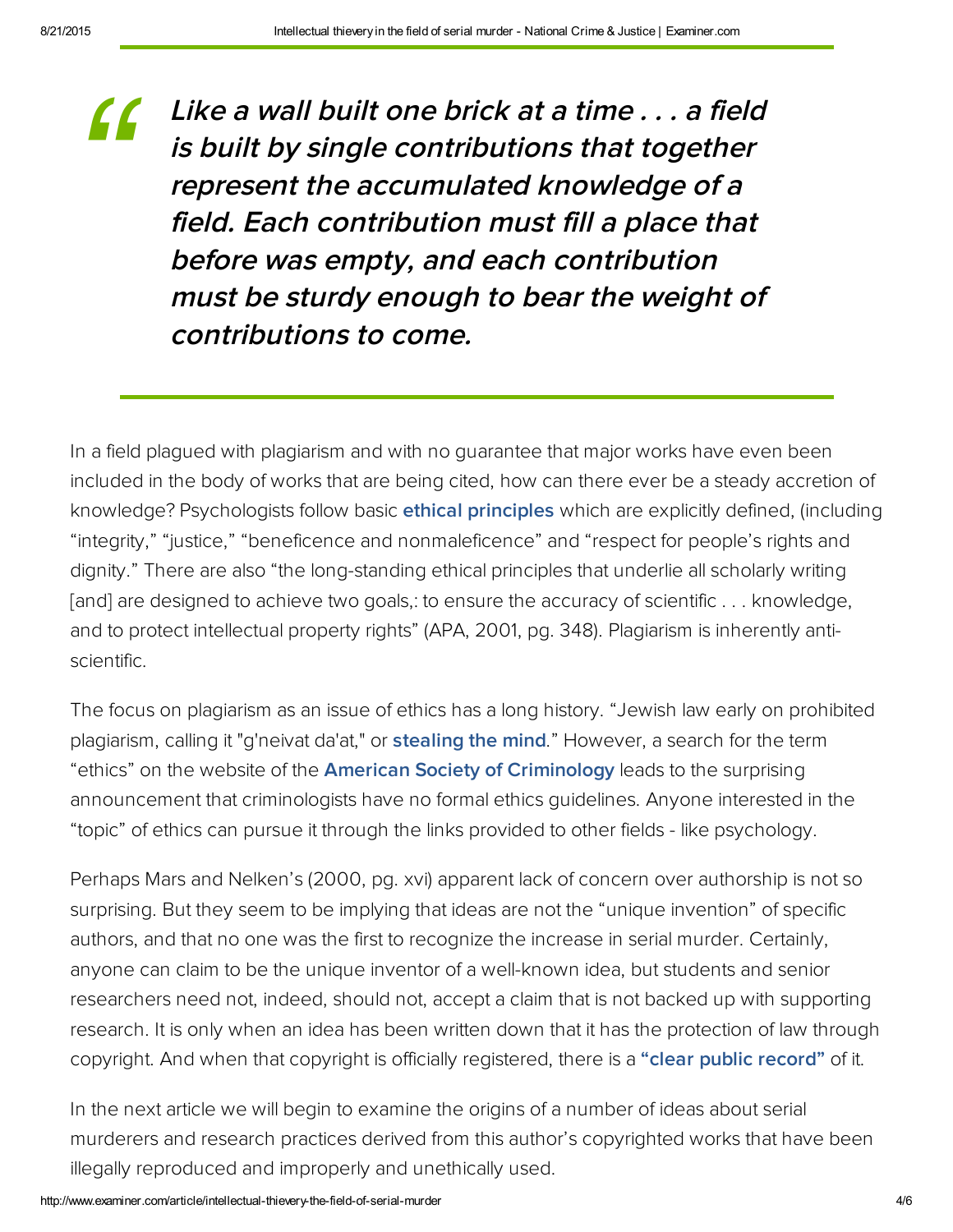### SUGGESTED LINKS

- **T**he causes of serial murder **[Birth through early childhood](http://www.ritterhomicideresearch.com/articles/Part-1.pdf)**
- Part 5. **T**he causes of serial murder **[Psychopathy and Dominance](http://www.ritterhomicideresearch.com/articles/Part-5.pdf)**
- [Part 4. What are the causes of serial murder](http://www.ritterhomicideresearch.com/articles/Part-4.pdf) **Psychiatric History**
- Part 6. **T**he causes of serial murder **[Dissimulation and Egocentrism](http://www.ritterhomicideresearch.com/articles/Part-6.pdf)**
- Part 8. **T**he causes of serial murder **[Superman Philosophy and ordinary Greed](http://www.ritterhomicideresearch.com/articles/Part-8.pdf)**

### [Barrie Ritter](http://www.ritterhomicideresearch.com)

[Crime & Justice Examiner](http://www.examiner.com/crime-and-justice-in-national/barrie-ritter)